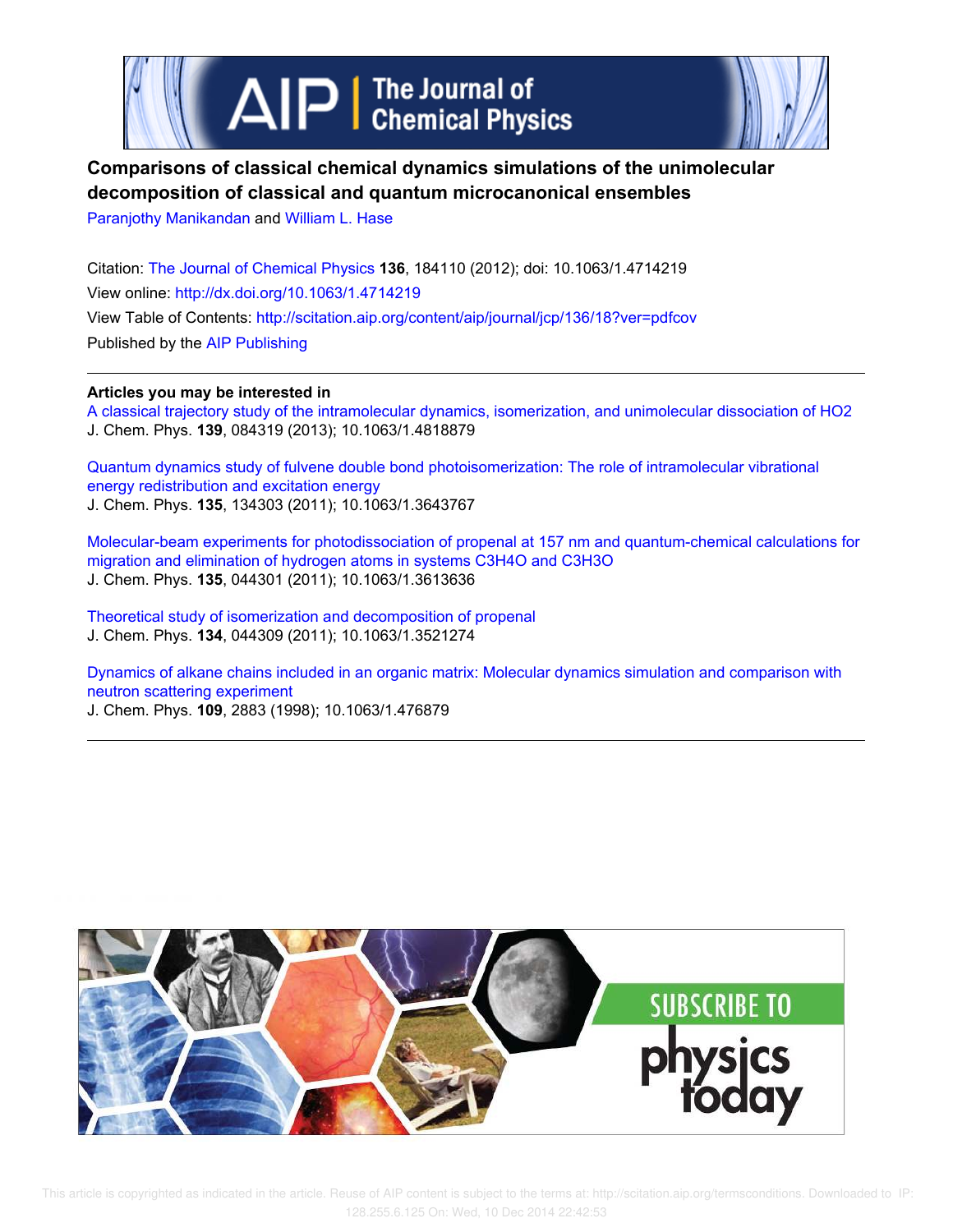# **Comparisons of classical chemical dynamics simulations of the unimolecular decomposition of classical and quantum microcanonical ensembles**

Paranjothy Manikandan and William L. Hase

*Department of Chemistry and Biochemistry, Texas Tech University, Lubbock, Texas 79409-1061, USA*

(Received 7 March 2012; accepted 25 April 2012; published online 14 May 2012)

Previous studies have shown that classical trajectory simulations often give accurate results for shorttime intramolecular and unimolecular dynamics, particularly for initial non-random energy distributions. To obtain such agreement between experiment and simulation, the appropriate distributions must be sampled to choose initial coordinates and momenta for the ensemble of trajectories. If a molecule's classical phase space is sampled randomly, its initial decomposition will give the classical anharmonic microcanonical (RRKM) unimolecular rate constant for its decomposition. For the work presented here, classical trajectory simulations of the unimolecular decomposition of quantum and classical microcanonical ensembles, at the same fixed total energy, are compared. In contrast to the classical microcanonical ensemble, the quantum microcanonical ensemble does not sample the phase space randomly. The simulations were performed for CH<sub>4</sub>, C<sub>2</sub>H<sub>5</sub>, and Cl<sup>−</sup>---CH<sub>3</sub>Br using both analytic potential energy surfaces and direct dynamics methods. Previous studies identified intrinsic RRKM dynamics for CH<sub>4</sub> and C<sub>2</sub>H<sub>5</sub>, but intrinsic non-RRKM dynamics for Cl<sup>−---</sup>  $CH<sub>3</sub>Br.$  Rate constants calculated from trajectories obtained by the time propagation of the classical and quantum microcanonical ensembles are compared with the corresponding harmonic RRKM estimates to obtain anharmonic corrections to the RRKM rate constants. The relevance and accuracy of the classical trajectory simulation of the quantum microcanonical ensemble, for obtaining the quantum anharmonic RRKM rate constant, is discussed. *© 2012 American Institute of Physics*. [http://dx.doi.org/10.1063/1.4714219]

### **I. INTRODUCTION**

Classical trajectory simulations are widely used to study the intramolecular and unimolecular dynamics of highly vibrationally excited molecules. $1-8$  Pathways and bottlenecks for intramolecular vibrational energy redistribution (IVR) may be investigated. $4,5,9$  Of specific interest is identifying and understanding molecular properties which restrict the intramolecular flow of vibrational energy,  $10-13$  and initial rates of IVR may be compared with experiment.<sup>14–16</sup> A unimolecular rate constant determined from a simulation may be compared with the prediction of RRKM theory.<sup>1,8</sup>

A direct comparison with RRKM theory may be made by sampling the classical phase space randomly and simulating the unimolecular decomposition of a classical microcanonical ensemble of states.<sup>1,2</sup> The quantity of interest is the lifetime distribution *P*(*t*), i.e.,

$$
P(t) = -\frac{1}{N(0)} \frac{dN(t)}{dt},
$$
 (1)

where  $N(t)$  is the number of molecules, i.e., phase space points, remaining versus time. The  $t = 0$  rate constant for this microcanonical ensemble is that of classical RRKM theory.<sup>17</sup> The assumption of RRKM theory is that as a result of rapid IVR this ensemble is maintained as the molecule decomposes, and at any time the molecule's unimolecular rate constant is that of classical RRKM theory. The molecule then decomposes exponentially with a rate constant given by classical RRKM theory and the lifetime distribution is

$$
P(t) = ke^{-kt}.
$$
 (2)

Here  $P(0) = k = k_{RRKM}$ . This type of dynamics is referred to as *intrinsic* RRKM behavior.<sup>3</sup>

The contrasting dynamics is *intrinsic* non-RRKM behavior for which the unimolecular decay of the initial microcanonical ensemble is non-exponential.<sup>3</sup> The  $t = 0$  rate constant will be that of classical RRKM theory, since there is a microcanonical ensemble at this time. However, the ensuing short time decomposition will have a rate constant longer than that of RRKM theory<sup>18</sup> and the rate constant for the long time decomposition will be smaller than that of RRKM theory. The complete non-exponential decomposition may be quite complex with multiple time scales,  $^{19}$  i.e.,

$$
\frac{N(t)}{N(0)} = \sum_{i} f_i e^{-k_i t}.
$$
 (3)

There is considerable interest in understanding classical phase space structures which lead to intrinsic non-RRKM dynamics.9, 18, 20, <sup>21</sup>

In comparing classical unimolecular rate constants with experimental and/or quantum values it is meaningful to separately consider molecules with intrinsic RRKM and non-RRKM dynamics. For intrinsic RRKM dynamics, an important consideration is that the chaotic classical dynamics does not conserve zero-point energy (ZPE). Thus, the barrier for the microcanonical ensemble of trajectories is the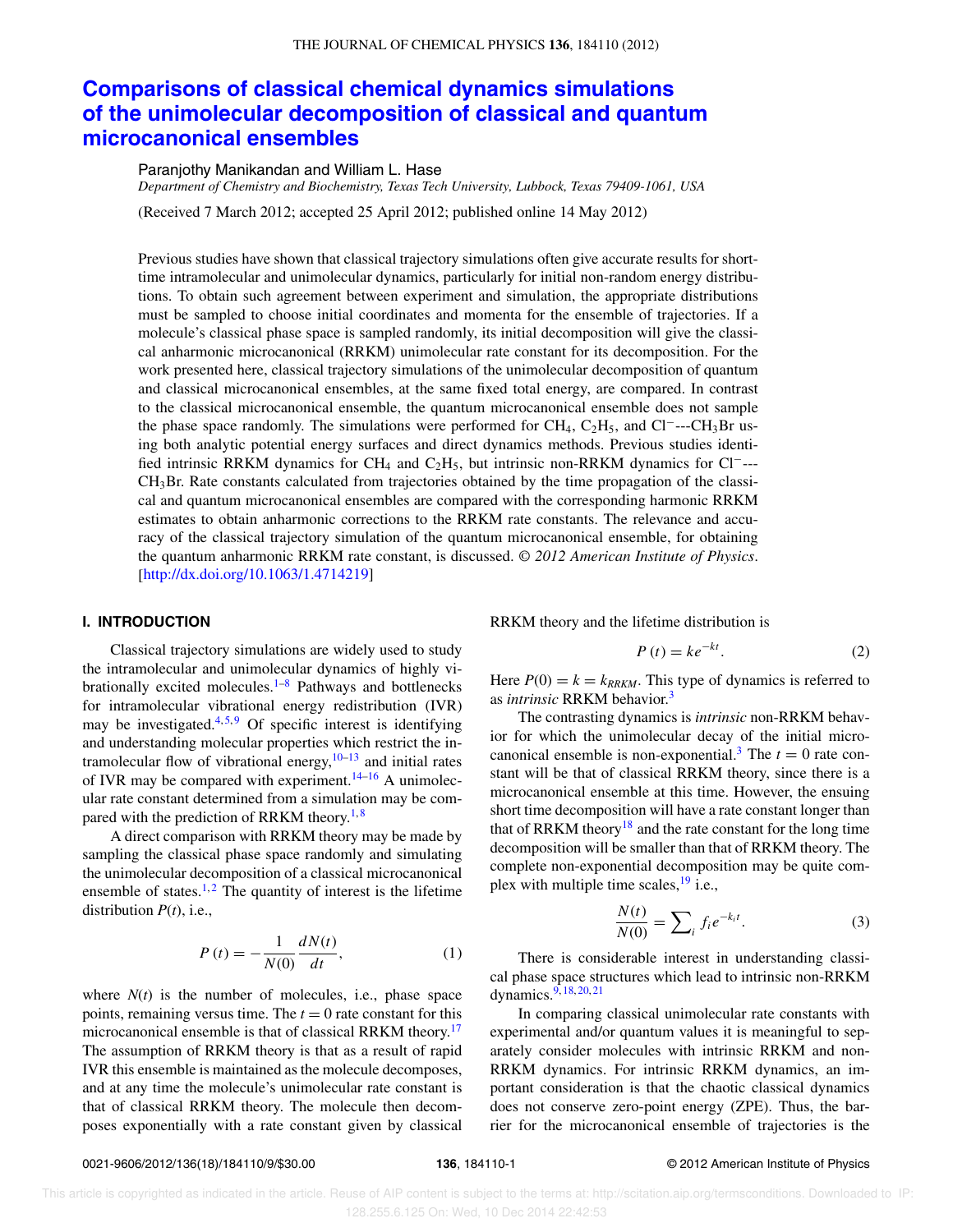classical barrier. In contrast, the quantum barrier, which includes ZPE, is much larger, and except for very high energies and/or small molecules the classical microcanonical unimolecular rate is larger than the quantum values. $^{22}$  For small molecules the ZPE is small and, if the classical dynamics is intrinsically RRKM, there is good agreement between the classical and quantum rate constants. Quantum state specific unimolecular resonance rate constants have been calculated for  $HO_2$  (Ref. 23) and  $NO_2$  (Ref. 24) dissociation, whose classical unimolecular dynamics is ergodic, and the classical RRKM rate constant is in good agreement with the average of these state specific rate constants for a small energy interval  $E \rightarrow \Delta E$ . For larger molecules with low barriers classical dynamics gives an accurate quantum microcanonical rate constant,  $25, 26$  but if there is a substantial barrier the classical and quantum microcanonical rate constants only agree at high energies.<sup>27</sup>

If the classical dynamics is intrinsically non-RRKM, relationships between the classical and quantum dynamics are more complex and depend on the structure of the classical phase space. $22$  A small molecule decomposes via isolated resonance states and for intrinsic non-RRKM dynamics, the molecule's phase space will consist of different types of trajectories including chaotic, quasiperiodic, and vague tori.<sup>17, 22</sup> Resonance states corresponding to quasiperiodic trajectories are trapped in the molecule's phase space and will not dissociate.<sup>28</sup> In contrast, quantum mechanically the resonance state will "tunnel"<sup>29</sup> to products and have a finite lifetime. Trajectories may give accurate lifetimes for short-lived resonances, which correspond to classical chaotic motion as discussed above for  $HO_2$  and  $NO_2$ . The correspondence between classical and quantum dynamics for classical motion intermediate between chaotic and quasiperiodic, e.g., vague tori, is less certain.<sup>17</sup>

The classical dynamics of the initial decomposition for a non-randomly excited molecule may be in accord with experiment. ZPE flow may be unimportant at these short times and the classical dynamics may recover the short-time vibrational adiabaticity. An illustration of this is the comparison of the classical dynamics of benzene C–H overtone states.<sup>14–16</sup> Classical dynamics describes the initial decay of the overtone state and, thus, gives an accurate linewidth for the overtone absorption transition.<sup>15, 16</sup> An example of good agreement between classical and experimental rate constants for both intrinsic non-RRKM dynamics and non-random excitation is decomposition of the Cl<sup>−</sup>---CH<sub>3</sub>Cl ion-dipole complex.<sup>30</sup> There is very slow IVR between the three intermolecular modes of the complex and the nine  $CH<sub>3</sub>Cl$  intramolecular modes.<sup>31</sup> Thus, complexes formed by  $Cl^-$  + CH<sub>3</sub>Cl dissociate in accord with RRKM theory, but with only 3 active degrees of freedom and behaving like a small molecule.<sup>32</sup> The resulting classical unimolecular rate constant is in very good agreement with experiment.<sup>33</sup> Another example is the stereochemical unimolecular dynamics of trimethylene following different non-random initial excitations.<sup>25, 26</sup> Classical trajectories and quantum dynamics give results in very good agreement.

In the work presented here comparison between classical and quantum unimolecular dynamics are extended by considering the decomposition of both classical and quantum $34$  microcanonical ensembles. Classical trajectories are used to propagate the time evolution of each ensemble. In previous work,  $35,36$  quantum ensembles have been used to study the unimolecular decomposition of non-randomly excited molecules. The remainder of this article is organized as follows. Section II compares the classical and quantum RRKM theories for the decomposition of microcanonical ensembles. Section III describes the potential energy surfaces and chemical dynamics methodology used for the current calculations. The results are described in Sec. IV. The article ends with a discussion.

## **II. COMPARISON OF CLASSICAL AND QUANTUM RRKM THEORY**

The RRKM unimolecular rate constant is derived using the concept of a transition state (TS) dividing surface in phase space and classical statistical mechanics, $17,37$  and may be expressed as

$$
k(E) = \frac{N^{\ddagger}(E - E_0)}{h\rho(E)},
$$
\n(4)

where  $N^{\ddagger}(E)$  is the sum of states at the TS and  $\rho(E)$  is the density of states for the dissociating molecule. For completeness, the rate constant is also a function of angular momentum *J*, i.e., *k*(*E*, *J*). However, to simplify the notation and, since only  $J = 0$  is considered here, the rate constant is expressed as  $k(E)$ . The quantum RRKM rate constant results from replacing the classical  $N^{\dagger}(E)$  and  $\rho(E)$  with their quantum counterparts.

As illustrated by Figure 1, classical and quantum RRKM theory have different representations of the reaction energetics. For the quantum RRKM calculation, *E* is the reactant energy above the zero-point level, i.e.,  $E^R$ , and the TS's energy  $E-E_0$  is  $E^{\ddagger}$ . For the classical RRKM calculation,  $E$ is the total energy  $E_{total} = E^R + E_{ZP}^R$  and the TS's energy is  $E_{total}^{\ddagger} = E^{\ddagger} + E_{ZP}^{\ddagger}$ . For  $E^{R} \gg E_{ZP}^{R}$  the quantum RRKM  $k(E)$  approaches the classical RRKM  $k(E)$ . This may be illustrated by comparing the classical and quantum harmonic density of states  $\rho(E)$ . The classical  $\rho_c(E)$  is  $dN_c(E)/dE$  and given  $by<sup>17</sup>$ 

$$
\rho_c(E) = \frac{E^{s-1}}{\left[ (s-1)! \prod_{i=1}^s h v_i \right]},\tag{5}
$$



FIG. 1. Schematic representation of the energy level diagram showing the classical and quantum energies.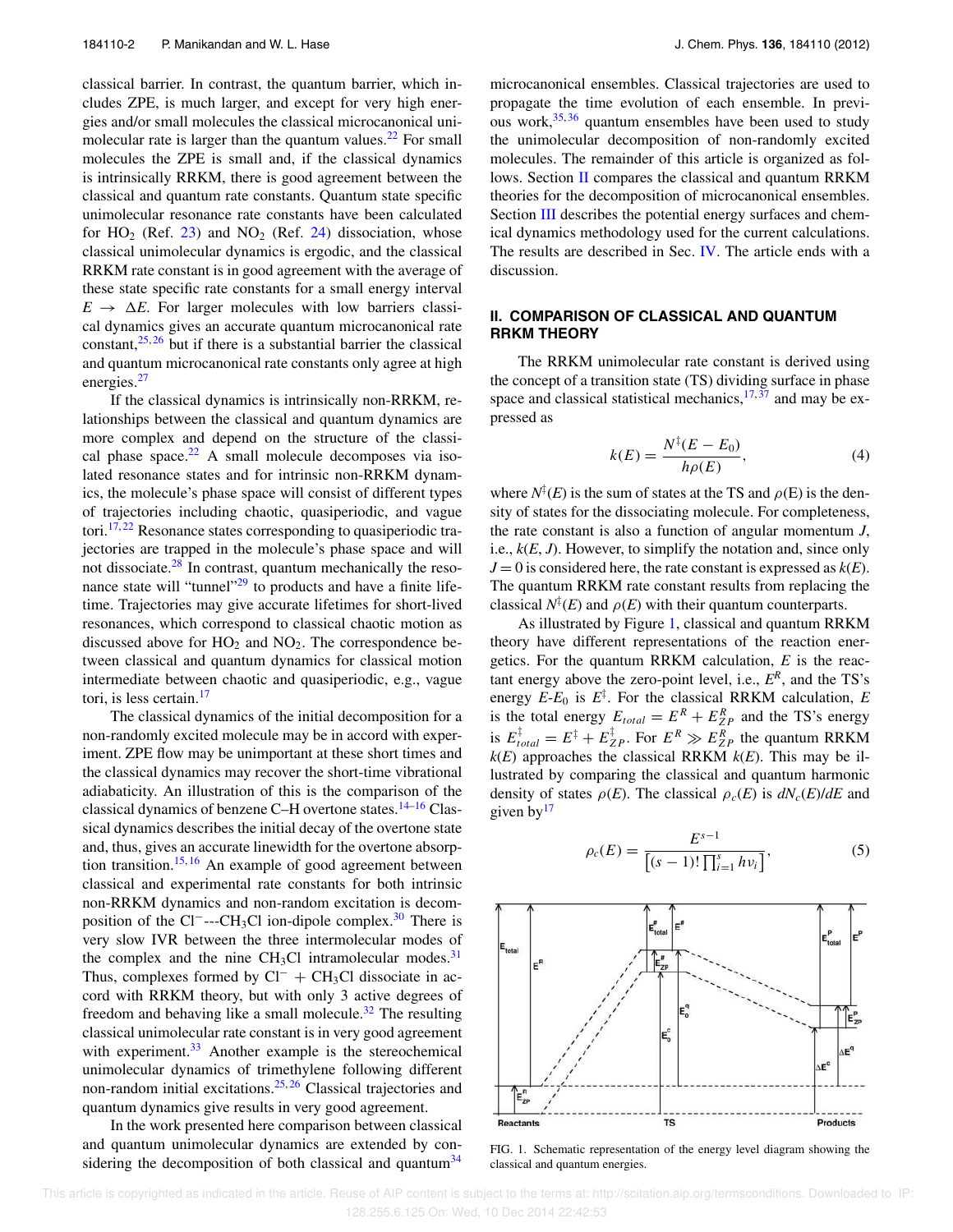

FIG. 2. Comparison of classical and quantum vibrational densities of state,  $\rho$ (E), for CH<sub>4</sub> and C<sub>2</sub>H<sub>5</sub> versus energy.

where *s* is the number of vibrational modes and the  $v_i$  their frequencies. The quantum  $\rho_q(E)$  is found by enumerating the quantum number of states<sup>38</sup> at *E* and  $E + \Delta E$ , and forming the finite difference

$$
\rho_q(E) = \frac{[N_q(E + \Delta E) - N_q(E)]}{\Delta E}.
$$
\n(6)

The classical and quantum  $\rho(E)$  are compared in Figure 2 for CH<sub>4</sub> and C<sub>2</sub>H<sub>5</sub>, two of the molecules considered here. The densities of states are plotted versus *Etotal* and  $\rho_q(E)$  is zero until  $E_{total}$  is greater than  $E_{ZP}^R$ . The quantum  $\rho_q(E)$  approaches the classical  $\rho_c(E)$  for large  $E_{total}$ . This concurs with the classical-quantum correspondence of statistical mechanics. $39$  For high temperatures (i.e., energies), with respect to the spacings of the vibrational energy levels, the energy levels may be treated as continuous. Thus, at high temperatures the quantum harmonic oscillator partition function

$$
Q_q = \prod_{i=1}^s \frac{1}{1 - e^{-hv_i/k_BT}}
$$
 (7)

becomes the classical partition function

$$
Q_c = \prod_{i=1}^s \frac{k_B T}{h v_i} = \int_0^\infty \rho_c(E) e^{-E/k_B T} dE.
$$
 (8)

At high energies the quantum  $\rho_q(E)$  and classical  $\rho_c(E)$ becomes equivalent and the quantum density of states is given by the classical expression for  $E_{total} = E^R + E_{ZP}^R$ . Thus, the zero-point energy contributes to the density of states for the high energy limit. This is the "semi-classical" model of Marcus and Rice. $40$  Rabinovitch and co-workers $41, 42$  amended this model so that a classical-like expression represents  $\rho_q(E)$ for all energies. It is known as the Whitten-Rabinovitch semiempirical approximation<sup>42</sup> and given by

$$
\rho_q(E) = \frac{\left(E^R + aE_{ZP}^R\right)^{s-1}}{(s-1)!\prod_{i=1}^s h v_i},\tag{9}
$$

where the factor  $a$  is a function of the reduced energy  $E_{Z}^{R}/E_{ZP}^{R}$  and increases from zero at  $E^{R} = 0$  to unity at high *E R* to give the Marcus-Rice expression. The approach of the quantum RRKM *k*(*E*) to the classical RRKM *k*(*E*), at high energy, has been shown in previous work. $27$ 

#### **III. POTENTIAL ENERGY SURFACES AND RRKM CALCULATIONS**

In this work, unimolecular decomposition of the prereaction ion-dipole complex  $Cl^-$ ---CH<sub>3</sub>Br in the familiar S<sub>N</sub>2 reaction

$$
Cl^{-} + CH_{3}Br \leftrightarrow Cl^{-} - CH_{3}Br
$$
  
\n
$$
\leftrightarrow ClCH_{3} - -Br^{-} \rightarrow ClCH_{3} + Br^{-},
$$
 (10)

and the unimolecular decompositions of  $CH_4$  and  $C_2H_5$  are considered. Unimolecular decomposition of Cl<sup>−</sup>---CH3Br is intrinsically non-RRKM,<sup>43</sup> while the CH<sub>4</sub> (Ref. 44) and  $C_2H_5$ (Refs. 27 and 52) decompositions are intrinsically RRKM processes. Analytic potential energy functions were used to study Cl<sup>−</sup>---CH3Br and CH<sup>4</sup> dissociation, while direct dynamics<sup>45</sup> was used to study  $C_2H_5$  dissociation. The analytic potential energy surface (PES) for the Cl<sup>−</sup>---CH<sub>3</sub>Br S<sub>N</sub>2 reaction was developed by using *ab initio* calculations to modify<sup>46</sup> the analytic PES previously developed for the Cl<sup>−</sup>+ CH3Cl  $S_N$ 2 reaction.<sup>47</sup> The analytic PES for CH<sub>4</sub> dissociation is the modified<sup>44, 48</sup> Duchovic-Hase-Schlegel analytic potential energy function.<sup>49</sup>

The PES used for the  $C_2H_5 \rightarrow H + C_2H_4$  direct dynamics calculations is the one given by UHF/4-31G theory. This is the electronic structure theory used to develop an analytic potential energy function for the  $C_2H_5$  system,<sup>50–52</sup> which is used in chemical dynamics simulations. $27,53,54$ 

To compare with the chemical dynamics simulations, harmonic RRKM unimolecular rate constants were calculated<sup>55</sup> using the same PESs as used for the simulations. Variational transition states were found for CH<sub>4</sub>  $\rightarrow$  H + CH<sub>3</sub> and Cl<sup>−</sup>  $-CH_3Br \rightarrow Cl^- + CH_3Br$  dissociation, since these dissociations do not have saddle points. Vibrational frequencies were found versus the intrinsic reaction co-ordinate<sup>56,57</sup> for each of these dissociations. These information was then used to find their vibrational variational  $TSS.58$  This model gives accurate TSs for the CH<sub>4</sub>  $\leftrightarrow$  H + CH<sub>3</sub> and Cl<sup>−</sup>---CH<sub>3</sub>Br  $\leftrightarrow$  Cl<sup>−</sup> + CH<sub>3</sub>Br reactive systems.<sup>44,46</sup>

The RRKM calculations for  $C_2H_5 \rightarrow H + C_2H_4$  were performed as described previously.<sup>59, 60</sup> The internal rotation barrier for  $C_2H_5$  is quite low and this motion was treated as a free rotor with a symmetry number of 6. However, for the TS the internal rotation is a torsion, with a high barrier and a high frequency of 1185 cm<sup>-1</sup>, and was treated as a vibration. It is of interest that there are no substantial changes in the RRKM rate constants if the  $C_2H_5$  internal rotation is treated as a vibration with its 119 cm<sup>−</sup><sup>1</sup> frequency instead of as a free rotor. The ratio of the classical RRKM rate constants with the  $C_2H_5$  internal rotation treated as a free rotor instead of as a vibrator is 1.03, 0.97, 0.92, 0.84, and 0.75 for the respective total energies considered here of 80, 90, 100, 120, and 150 kcal/mol.

## **IV. METHODOLOGY OF THE CHEMICAL DYNAMICS SIMULATIONS**

The chemical dynamics simulations were performed with the computer program VENUS $^{61, 62}$  and with VENUS coupled to the electronic structure theory software package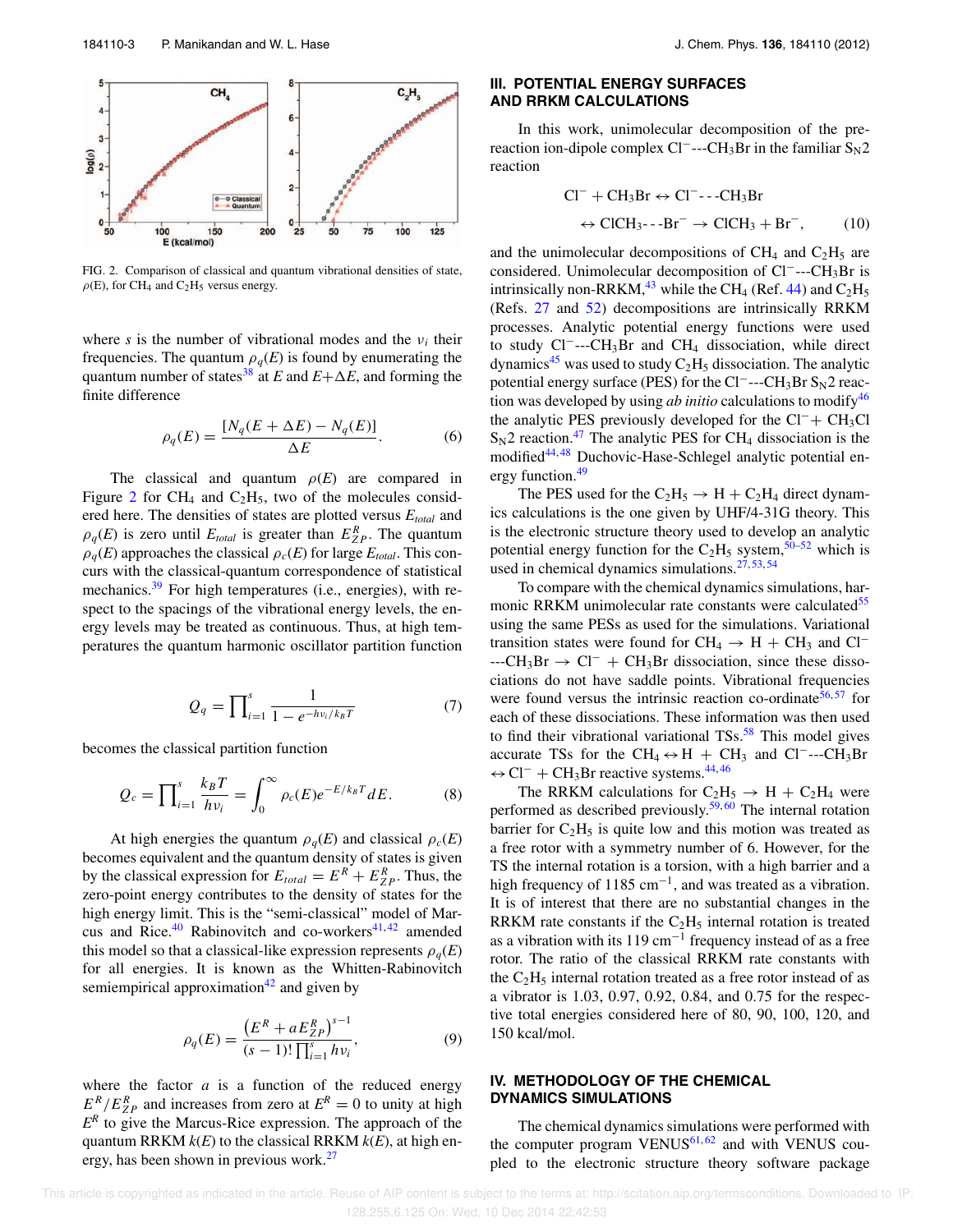NWChem.63, <sup>64</sup> The analytic potential energy functions for Cl<sup>−</sup>---CH3Br and CH<sup>4</sup> are in VENUS, and the UHF/4-31G PES used for the  $C_2H_5$  direct dynamics was obtained from NWChem.

Fixed total energy, with  $T_{rot} = 300$  K ( $E_{rot} = 3RT/2$ ), initial conditions were chosen for the trajectories by sampling classical and quantum microcanonical ensembles,  $34, 36, 65$ using standard algorithms in VENUS. For the classical microcanonical sampling the classical phase space is sampled randomly, so that the  $t = 0$  rate constant is the classical microcanonical (i.e., RRKM) rate constant. Quasiclassical sampling of the quantum microcanonical ensemble is performed for the same total energy *E* as for the classical microcanonical sampling, with the decomposing molecule's normal mode energy levels sampled randomly within the energy interval *E*  $\rightarrow$  *E* +  $\Delta E$ ; with  $\Delta E = 100$  cm<sup>-1</sup>. Thus, the classical phase space at energy *E* is not sampled randomly for the quantum microcanonical ensemble.

For quasiclassical sampling of a microcanonical ensemble, a molecule consisting of *s* quantum harmonic oscillators has total energy

$$
E = \sum_{i=1}^{s} E_i + E_{ZPE}, \qquad (11)
$$

where  $E_i = n_i h v_i$  are the individual oscillator energies. A state  $\mathbf{n}$  ( $n_1, n_2, \ldots, n_s$ ) is chosen at random in the energy interval *E*  $\rightarrow$  *E* +  $\Delta E$ . This is done by sampling the following relative probability oscillator *j* has energy *E<sup>j</sup>* after energies have been randomly chosen for oscillators  $1, 2, \ldots, j - 1$ :

$$
\frac{\rho_{s-j}\left(E-\sum_{i=1}^j E_i\right)}{\rho_{s-j}\left(E-\sum_{i=1}^{j-1} E_i\right)}.\tag{12}
$$

Here  $\rho_{s-j}$  is the density of states for the remaining unsampled *s*-*j* oscillators. *E<sup>j</sup>* is sampled randomly between zero and  $E - \sum_{i=1}^{j-1} E_i$ . The denominator is for the most probable value of  $E_j$ , which is zero. Complete details of the sampling algorithm are given in Ref. 34.

Ensembles of trajectories were calculated at different total energies *E* for both the classical and quantum microcanonical sampling. The trajectory ensembles were propagated to 25 ps, or until unimolecular dissociation occurred, using a 6th-order symplectic integrator.  $66, 67$  The results are discussed in Sec. V.

#### **V. RESULTS**

#### **A. Intrinsic RRKM dynamics**

Previous chemical dynamics simulations have shown that the classical unimolecular dynamics of  $C_2H_5 \rightarrow H$  $+ C_2H_4$  and CH<sub>4</sub>  $\rightarrow$  H + CH<sub>3</sub> dissociation are intrinsically RRKM.<sup>27,44,53</sup> In this section, the unimolecular decomposition of their classical and quantum microcanonical ensembles are compared.



FIG. 3. Lifetime distributions  $N(t)/N(0)$ , for CH<sub>4</sub>  $\rightarrow$  H + CH<sub>3</sub> dissociation, resulting from classical trajectory simulations of initial classical and quantum microcanonical ensembles.

#### **1.**  $CH_4 \rightarrow H + CH_3$  dissociation

The unimolecular dissociation of  $CH<sub>4</sub>$  was studied at energies *Etotal* of 120, 125, 130, 135, 140, and 150 kcal/mol.  $E_{ZP}^R = 29.2$  kcal/mol and the classical CH<sub>4</sub>  $\rightarrow$  H + CH<sub>3</sub> bond dissociation energy is 109.46 kcal/mol, for the analytic potential used for the simulations.<sup>48, 49</sup> Plots of  $N(t)/N(0)$  versus *t* are given in Figure 3 for the classical and quantum microcanonical ensembles. The plots for the classical ensembles are exponential with rate constant  $k(E)$  and this rate constant is in excellent agreement with that for the initial classical microcanonical ensemble; i.e., *P*(0) in Eq. (2). Thus, as found previously,<sup>44</sup> the classical dissociation of  $CH<sub>4</sub>$  is intrinsically RRKM.

As shown in Figure 3 plots of the *N*(*t*)/*N*(0) distributions for the quantum microcanonical ensemble are also exponential and in excellent agreement with the distributions for the classical microcanonical ensemble. The rate constants *k*(*E*) for the classical and quantum distributions are compared in Table I. They are very similar, with a largest difference for a 6% smaller quantum rate constant for the lowest *Etotal* of 120 kcal/mol. Since the quantum microcanonical ensemble excites methane's classical phase space non-randomly, the initial short-time decomposition for this ensemble was carefully studied to see if its rate constant might be different, e.g., smaller, than that for the overall exponential decomposition. However, this was found not to be the case and the initial decomposition rate was the same as that for longer times. Apparently, the initial non-random classical phase space distribution for the quantum microcanonical ensemble is rapidly converted to a random classical phase space distribution by efficient IVR.

The trajectory rate constants, for the classical and quantum microcanonical ensembles, are compared with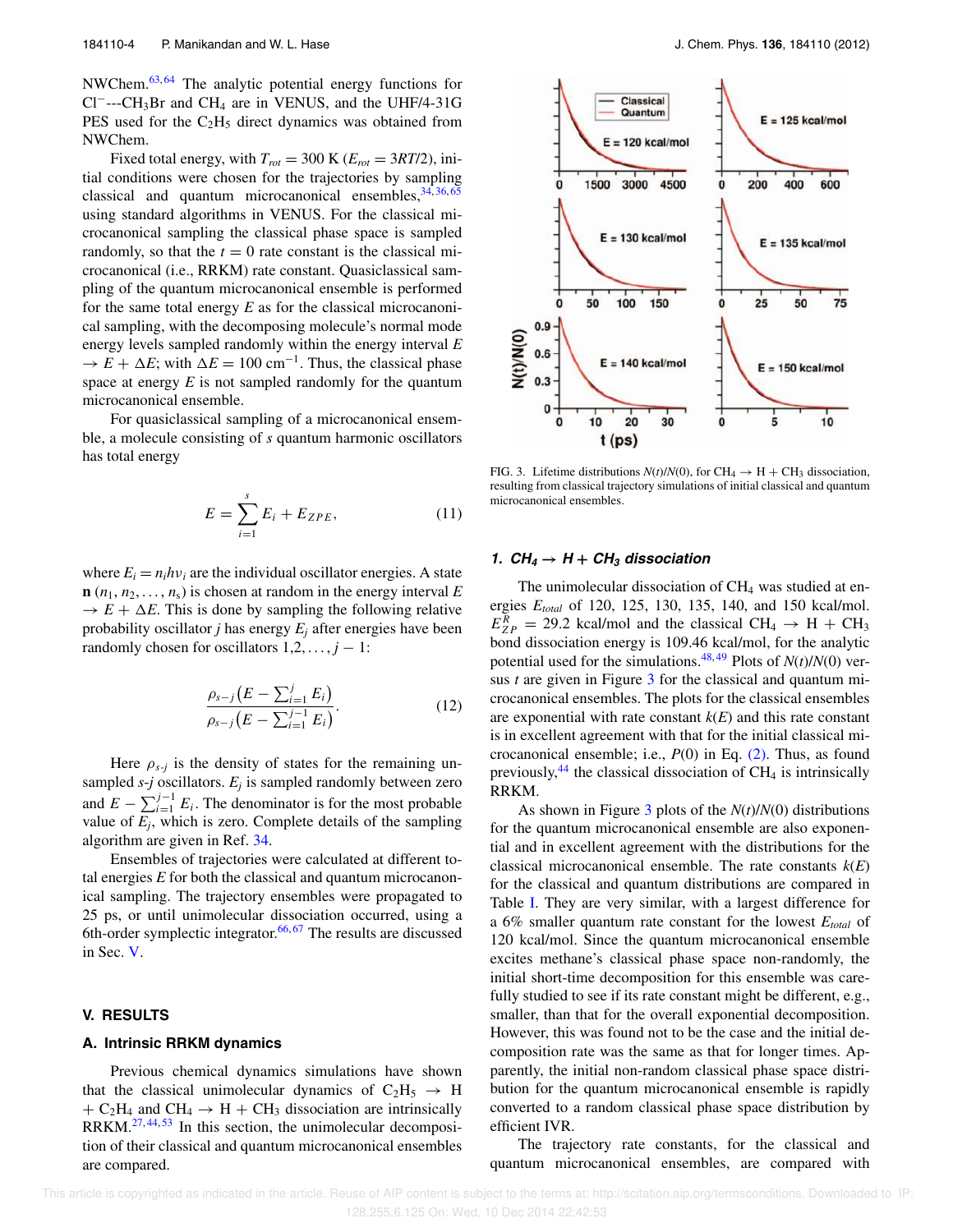TABLE I. Comparison of trajectory and harmonic RRKM classical and quantum rate constants for  $CH_4 \rightarrow H + CH_3$  dissociation.<sup>a</sup>

| $E_{total}$ <sup>c</sup> | Trajectory <sup>b</sup> |                       | Harmonic RRKM         |                            |  |
|--------------------------|-------------------------|-----------------------|-----------------------|----------------------------|--|
|                          | $k_c$                   | $k_a$                 | $k_c$                 | $k_q$                      |  |
| 120                      | $1.06 \times 10^{-3}$   | $1.01 \times 10^{-3}$ | $2.66 \times 10^{-3}$ | $\cdot \cdot^{\mathsf{d}}$ |  |
| 125                      | $7.16 \times 10^{-3}$   | $6.97 \times 10^{-3}$ | $2.33 \times 10^{-2}$ |                            |  |
| 130                      | $2.69 \times 10^{-2}$   | $2.61 \times 10^{-2}$ | $9.74 \times 10^{-2}$ | $\cdots$                   |  |
| 135                      | $7.09 \times 10^{-2}$   | $7.07 \times 10^{-2}$ | $2.92 \times 10^{-1}$ | $1.63 \times 10^{-2}$      |  |
| 140                      | $1.49 \times 10^{-1}$   | $1.52 \times 10^{-1}$ | $6.74 \times 10^{-1}$ | $1.19 \times 10^{-1}$      |  |
| 150                      | $4.89 \times 10^{-1}$   | $4.69 \times 10^{-1}$ | 2.34                  | $7.26 \times 10^{-1}$      |  |
|                          |                         |                       |                       |                            |  |

<sup>a</sup>The classical and quantum rate constants are  $k_c$  and  $k_q$ , respectively, and in unit of  $ps^{-1}$ . <sup>b</sup>The trajectory rate constants are those for the exponential fits to the  $N(t)/N(0)$  distributions, Figure 3, determined for the classical and quantum microcanonical ensembles. <sup>c</sup>Energy is in unit of kcal/mol.

 $d$ The total energy is less than the energy needed for CH<sub>4</sub> to decompose with ZPE at the TS.

classical and quantum harmonic RRKM rate constants in Table I. For *Etotal* of 130 kcal/mol and less, the total energy is less than the energy of the  $H + CH_3$  products, including ZPE. Thus, the quantum RRKM rate constants are zero. At *Etotal*  $= 135$  kcal/mol the ratio of the classical and quantum harmonic RRKM rate constants is 18, while at the highest energy of 150 kcal/mol it is substantially smaller and 3. The classical harmonic RRKM rate constants are larger than those determined from the trajectory simulations. For the classical calculations the ratio of the trajectory and harmonic RRKM rate constants, i.e.,  $k_{\text{traj}}(E)/k_{\text{RRKM}}(E)$ , is the anharmonic correction  $f_{anh}(E)$  to the harmonic RRKM unimolecular rate constant.<sup>68</sup> The resulting values of  $f_{anh}(E)$  are in the range of 0.39–0.21 and are similar to  $0.42$  found previously  $44$  for the similar PES at  $E = 127$  kcal/mol. The previous study<sup>44</sup> used the stiff Morse function for the C–H stretch potential,<sup>58,69</sup> while the current work used the standard Morse function for this potential.

### **2.**  $C_2H_5 \rightarrow H + C_2H_4$  dissociation

The calculations for  $C_2H_5$  dissociation were performed by direct dynamics at the UHF/4-31G level of theory. The distribution  $N(t)/N(0)$  was determined for  $E_{total}$  in the range of 80–150 kcal/mol and the results are plotted in Figure 4. The classical dissociation energy is 43.5 kcal/mol and the quantum mechanical dissociation threshold, without tunneling, requires ZPE in the TS and is 78.2 kcal/mol.

As shown in Figure 4 the *N*(*t*)/*N*(0) distribution is exponential for both the classical and quantum ensembles at the higher *Etotal* energies of 120 and 150 kcal/mol. The *k*(*E*) rate constants for the exponential fits are listed in Table II and there is good agreement between the values for the classical and quantum ensembles. For the lower *Etotal* energies of 80–100 kcal/mol the classical *N*(*t*)/*N*(0) remains exponential, but for the quantum ensemble this distribution becomes non-exponential and has an initial decay smaller than that for the classical ensemble. The non-exponential  $N(t)/N(0)$  are fit by Eq. (3) with two exponentials and the fitting parameters are listed in Table III. The non-exponential characteristics of these  $N(t)/N(0)$  are small. For the  $E_{total}$  of 80 and 90 kcal/mol the rate constants for the two exponentials are similar. For



FIG. 4. Lifetime distributions  $N(t)/N(0)$ , for  $C_2H_5 \rightarrow H + C_2H_4$  dissociation, resulting from classical trajectory simulations of initial classical and quantum microcanonical ensembles.

 $E_{total} = 100$  kcal/mol, the exponential with the small rate constant makes only a 0.009 contribution to *N*(*t*)/*N*(0).

The rate constants, for the initial classical and quantum microcanonical ensembles, are listed in Table II for *Etotal*  $= 80-100$  kcal/mol. The rate constant for the classical

TABLE II. Comparison of trajectory and harmonic RRKM classical and quantum rate constants for  $C_2H_5 \rightarrow H + C_2H_4$  dissociation.<sup>4</sup>

|                          | Trajectory <sup>b</sup> |                       | Harmonic RRKM         |                       |
|--------------------------|-------------------------|-----------------------|-----------------------|-----------------------|
| $E_{total}$ <sup>c</sup> | $k_{c}$                 | $k_a$                 | $k_c$                 | $k_a$                 |
| 80                       | $5.33 \times 10^{-3}$   | $4.87 \times 10^{-3}$ | $3.33 \times 10^{-3}$ | $3.82 \times 10^{-5}$ |
| 90                       | $2.23 \times 10^{-2}$   | $1.76 \times 10^{-2}$ | $2.16 \times 10^{-2}$ | $4.68 \times 10^{-3}$ |
| 100                      | $6.59 \times 10^{-2}$   | $5.89 \times 10^{-2}$ | $8.28 \times 10^{-2}$ | $3.98 \times 10^{-2}$ |
| 120                      | $3.18 \times 10^{-1}$   | $3.19 \times 10^{-1}$ | $5.13 \times 10^{-1}$ | $4.33 \times 10^{-1}$ |
| 150                      | 1.49                    | 1.41                  | 2.66                  | 2.88                  |

<sup>a</sup>The classical and quantum rate constants are  $k_c$  and  $k_q$ , respectively, and in unit of ps<sup>-1</sup>. <sup>b</sup>The  $k_q$  trajectory rate constants for  $E_{total}$  of 120 and 150 kcal/mol and the  $k_c$  trajectory rate constants are those for the exponential fits to the  $N(t)/N(0)$  distributions, Figure 4, determined for the quantum and classical microcanonical ensembles. The trajectory *k<sup>q</sup>* rate constants for  $E_{total}$  of 80–100 kcal/mol were determined from the non-exponential fits to *N*(*t*)/*N*(0), Eqs. (3) and (13). <sup>c</sup>Energy is in unit of kcal/mol.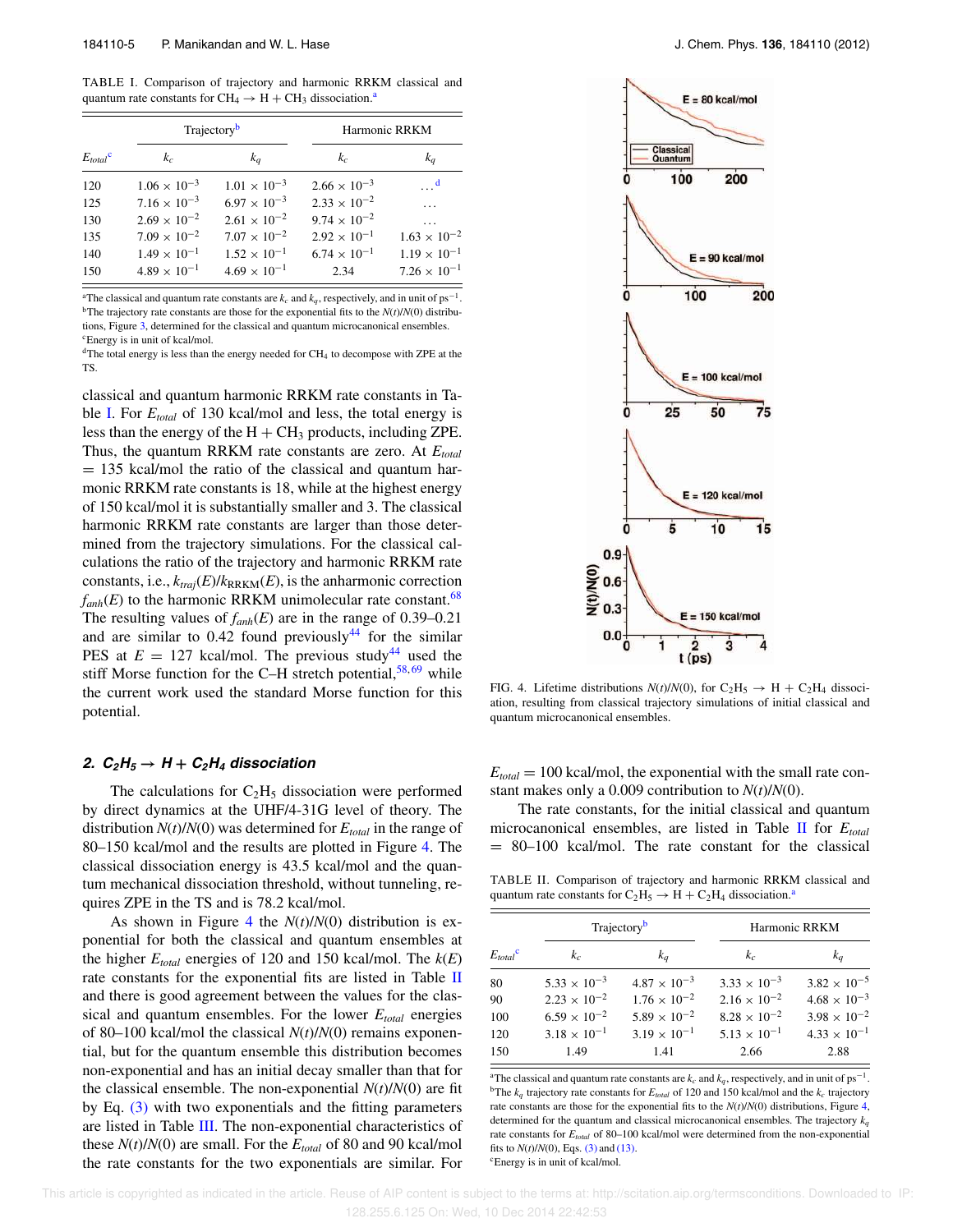TABLE III. Eq.  $(3)$  fitting parameters for the non-exponential  $N(t)/N(0)$ .<sup>a</sup>

| $E_{total}$ | $f_1$ | f <sub>2</sub> | $f_3$                             | k <sub>1</sub>                                         | k <sub>2</sub> | k3    |
|-------------|-------|----------------|-----------------------------------|--------------------------------------------------------|----------------|-------|
|             |       |                | $C_2H_5$ , Quantum microcanonical |                                                        |                |       |
| 80          | 0.890 | 0.110          |                                   | 0.005                                                  | 0.003          |       |
| 90          | 0.090 | 0.910          |                                   | 0.019                                                  | 0.017          |       |
| 100         | 0.990 | 0.009          |                                   | 0.059                                                  | 0.011          |       |
|             |       |                |                                   | $Cl^-$ ---CH <sub>3</sub> Br, Classical microcanonical |                |       |
| 30          | 0.229 | 0.379          | 0.391                             | 0.426                                                  | 0.045          | 0.021 |
| 35          | 0.236 | 0.231          | 0.533                             | 0.804                                                  | 0.182          | 0.044 |
| 40          | 0.389 | 0.238          | 0.373                             | 0.817                                                  | 0.174          | 0.062 |
| 45          | 0.306 | 0.318          | 0.376                             | 1.335                                                  | 0.381          | 0.095 |
| 50          | 0.059 | 0.529          | 0.411                             | 20.87                                                  | 0.915          | 0.144 |
| 60          | 0.108 | 0.599          | 0.293                             | 20.51                                                  | 1.042          | 0.216 |
|             |       |                |                                   | $Cl^-$ ---CH <sub>3</sub> Br, Quantum microcanonical   |                |       |
| 30          | 0.019 | 0.166          | 0.815                             | 0.458                                                  | 0.081          | 0.025 |
| 35          | 0.122 | 0.327          | 0.551                             | 0.518                                                  | 0.094          | 0.038 |
| 40          | 0.242 | 0.434          | 0.325                             | 0.758                                                  | 0.109          | 0.058 |
| 45          | 0.266 | 0.215          | 0.519                             | 1.082                                                  | 0.402          | 0.103 |
| 50          | 0.057 | 0.437          | 0.506                             | 17.72                                                  | 0.873          | 0.149 |
| 60          | 0.090 | 0.639          | 0.270                             | 21.55                                                  | 0.931          | 0.196 |

<sup>a</sup>The sum of *f*1, *f*2, and *f*<sup>3</sup> is set to unity in the fitting, the *k*'s are in unit of ps−<sup>1</sup> , and *Etotal* is in unit of kcal/mol.

ensemble is that for its exponential  $N(t)/N(0)$ . The rate constant for the non-exponential  $N(t)/N(0)$ , of the quantum microcanonical ensemble, is given by *P*(0) of the lifetime distribution, Eq.  $(2)$ , which is

$$
k(E) = \sum_{i} f_i k_i.
$$
 (13)

For *Etotal* of 80–100 kcal/mol the microcanonical rate constant for the quantum ensemble is smaller than that for the classical ensemble.

The trajectory rate constants for the classical and quantum microcanonical ensembles are compared with the harmonic RRKM values in Table II for the *Etotal* of 80–150 kcal/mol. The ratio of the classical and quantum trajectory rate constants, i.e.,  $k_c(E)/k_a(E)$ , is small and ranges from 1.00 to 1.27. It is similar for the low and high energies. For the classical and quantum RRKM rate constants this ratio decreases substantially from 87 to 0.92 as the energy is increased from 80 to 150 kcal/mol. The ratio  $f_{anh}(E) = k_{traj}(E)/k_{RRKM}(E)$  for the classical calculations decreases from 1.62 to 0.56 as the energy is increased from 80 to 150 kcal/mol. A value for the anharmonic correction larger than unity is interesting and unusual.<sup>17</sup> For the quantum microcanonical ensemble it is uncertain whether  $k_{traj}(E)/k_{RRKM}(E)$  identifies an anharmonic correction (see Sec. VI). Nevertheless, this ratio varies from 127 to 0.49 as the energy is increased.

In previous work the classical anharmonic microcanonical rate constant, for  $C_2H_5 \rightarrow H + C_2H_4$  dissociation at 100 kcal/mol, was determined from a trajectory simulation $27$ based on an analytic PES fit to UHF/4-31G calculations.<sup>51</sup> This rate constant is  $1.4 \times 10^{11}$  s<sup>-1</sup> in comparison to the classical harmonic RRKM value of  $7.3 \times 10^{11} \text{ s}^{-1}$ ,<sup>70</sup> which corresponds to an anharmonic correction factor *fanh* of 0.2. In comparison, for the current study at 100 kcal/mol *fanh* is 0.8

TABLE IV. Comparison of trajectory and harmonic RRKM classical and quantum rate constants for the unimolecular decomposition of Cl−---  $CH<sub>3</sub>Br.<sup>a</sup>$ 

| $E_{total}$ <sup>d</sup> | Trajectory <sup>b</sup> |                       | Harmonic RRKM <sup>c</sup> |                       |
|--------------------------|-------------------------|-----------------------|----------------------------|-----------------------|
|                          | $k_c$                   | $k_q$                 | $k_c$                      | $k_a$                 |
| 30                       | $1.23 \times 10^{-1}$   | $4.30 \times 10^{-2}$ | $7.28 \times 10^{-1}$      | $\cdot$ e             |
| 35                       | $2.55 \times 10^{-1}$   | $1.15 \times 10^{-1}$ | 1.26                       | $1.19 \times 10^{-1}$ |
| 40                       | $3.82 \times 10^{-1}$   | $2.49 \times 10^{-1}$ | 1.52                       | $5.92 \times 10^{-1}$ |
| 45                       | $5.65 \times 10^{-1}$   | $4.28 \times 10^{-1}$ | 1.72                       | 1.18                  |
| 50                       | 1.79                    | 1.47                  | 1.89                       | 1.44                  |
| 60                       | 2.89                    | 2.59                  | 2.16                       | 1.81                  |

<sup>a</sup>The classical and quantum rate constants are  $k_c$  and  $k_q$ , respectively, and in unit of ps<sup>-1</sup>. <sup>b</sup>The trajectory RRKM rate constants are found by Eq. (13).

<sup>c</sup>Harmonic RRKM rate constants are the sum of rate constants for the two paths, viz., Cl−---CH3Br decomposition to Cl−+ CH3Br and isomerization to ClCH3---Br−. <sup>d</sup>Energy is in unit of kcal/mol.

<sup>e</sup>The total energy is less than the energy needed for Cl−---CH3Br to decompose with ZPE at the TS.

as shown in Table II. Thus, this analytic PES has substantially more anharmonicity than does the actual UHF/4-31G PES. In addition, the TS for the analytic PES is substantially "looser" than that for the UHF/4-31G PES, giving rise to a harmonic RRKM rate constant approximately ten times larger for the former.

#### **B. Intrinsic non-RRKM dynamics**

The calculations for Cl<sup>−</sup>---CH<sub>3</sub>Br were performed using an analytic PES<sup>46</sup> and for  $E_{total}$  of 30–60 kcal/mol. This species may dissociate to  $Cl^-+CH_3Br$  or isomerize to ClCH3---Br<sup>−</sup> with classical thresholds of 10.74 and 7.83 kcal/mol, respectively. Including ZPE for the  $CH_3Br$ product and the [Cl--CH3--Br]<sup>−</sup> central barrier, the quantum *Etotal* respective thresholds are 34.44 and 31.73 kcal/mol.

Previous simulations and experiments have shown that the decomposition of  $Cl^-$ --- $CH_3Br$  is expected to be intrinsically non-RRKM with non-exponential *N*(*t*)/*N*(0) distributions.  $30-33, 43, 71, 72$  As shown in Figure 5, this is indeed the finding for both the classical and quantum initial microcanonical ensembles. At the lower energies the initial decay of *N*(*t*)/*N*(0) is slower for the quantum ensemble, while at the highest energy the decay of the classical and quantum ensembles are similar. The fits to the  $N(t)/N(0)$ , shown in Figure 5, were made with a sum of three exponentials and the fitting parameters for Eq.  $(3)$  are listed in Table III. The variation in the  $k_i$  rate constants for a particular fit is as large as two orders of magnitude. The initial rate constants for the classical and quantum microcanonical ensembles are the microcanonical values given by Eq. (13) and are listed in Table IV. For the lower *Etotal*, the rate constant for the quantum ensemble is substantially smaller than that for the classical ensemble, while for the higher  $E_{total}$  the rate constants for the two ensembles are similar; i.e., findings consistent with the *N*(*t*)/*N*(0) for the classical and quantum ensembles.

The harmonic RRKM rate constants for Cl<sup>−</sup>---CH<sub>3</sub>Br decomposition are listed in Table IV, where they are compared with the trajectory rate constants. Cl<sup>−</sup>---CH<sub>3</sub>Br decomposes to both Cl<sup>−</sup>+ CH3Br and ClCH3---Br<sup>−</sup> and the RRKM rate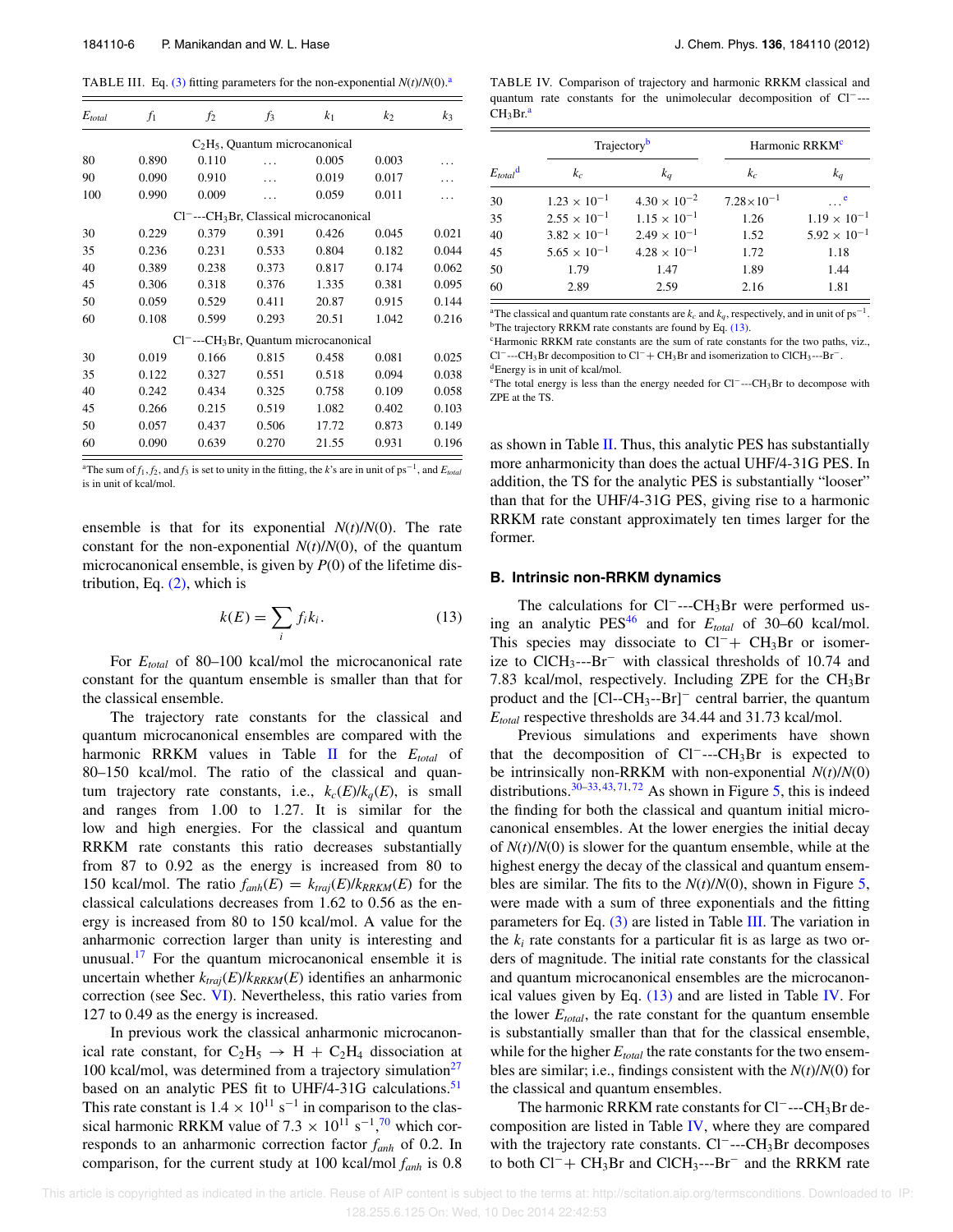

FIG. 5. Lifetime distributions *N*(*t*)/*N*(0), for the unimolecular decomposition of Cl−---CH3Br, resulting from classical trajectory simulations of initial classical and quantum microcanonical ensembles.

constants are the sum of the rate constants for these two paths. For the lower energies both the classical and quantum RRKM rate constants are larger than the respective trajectory rate constants for the classical and quantum microcanonical ensembles. However, for the highest energy of 60 kcal/mol the trajectory rate constants are larger. The ratio  $k_{traj}(E)/k_{RRKM}(E)$ for the classical calculation ranges from 0.17 to 1.34 and gives the anharmonic correction *fanh*(E) to classical harmonic RRKM rate constant. For the quantum calculations this ratio varies from 0.36 to 1.43.

The anharmonic correction  $f_{anh}(E)$  to the RRKM rate constant is related to the ratios of anharmonic (*anh*) and harmonic (*h*) TS sums of states and reactant densities of state and is given by  $N_{anh}^{\neq}(E-E_0)/N_h^{\neq}(E-E_0)$  divided by  $\rho_{anh}(E)/\rho_h(E)$ .<sup>68</sup> For *E* near the threshold the anharmonic correction for the TS sum of states is expected to be small,  $17,68$  so that  $f_{anh}(E)$ is approximated by  $\rho_h(E)/\rho_{anh}(E)$ . The lower energy, 30– 40 kcal/mol, values of 0.17–0.25 for the classical *fanh*(E) may approximate  $\rho_h(E)/\rho_{anh}(E)$ . These values for  $f_{anh}(E)$  are similar to the classical  $\rho_h(E)/\rho_{anh}(E)$  ratios of ∼0.5 found previously<sup>30</sup> for the Cl<sup>−</sup>---CH<sub>3</sub>Cl complex for energies of 35– 37 kcal/mol, assuming the  $CH<sub>3</sub>Cl$  vibrational modes are harmonic oscillators. Including anharmonicity in these modes is expected to lower the  $f_{anh}(E)$  and make it closer to the current trajectory values. As the energy is increased the  $N_{anh}^{\neq}(E$ - $E_o$ )/ $N_h^{\neq}$ (*E*-*E*<sub>0</sub>) term is expected to exceed unity and become important. The values of ∼1.0 and larger for the Cl<sup>−</sup>---  $CH_3Br f_{anh}(E)$ , at the higher energies, are consistent with this expectation.

For the RRKM calculations, the quantum rate constant is smaller than the classical rate constant, a relationship that is mirrored by the trajectory calculations for the quantum and classical microcanonical ensembles. The *Etotal* of 30 kcal/mol is less than the energies of 34.44 and 31.73 kcal/mol for the quantum harmonic thresholds to form  $Cl^-$  +  $CH_3Br$  and  $CH<sub>3</sub>Cl + Br<sup>-</sup>$ , and it is of interest that the trajectory rate constant for the quantum microcanonical ensemble is not zero in contrast to the harmonic RRKM rate constant. The anharmonic thresholds will be lower than the above values, and the anharmonic threshold for forming  $CH_3Cl + Br$ <sup>−</sup> may be less than 30 kcal/mol. However, both  $Cl^-$  + CH<sub>3</sub>Br and CH<sub>3</sub>Cl + Br<sup>−</sup> were formed in the 30 kcal/mol simulations, and the anharmonic threshold for forming  $Cl^-$  +  $CH_3Br$  is expected to exceed this energy.

For *Etotal* of 35 kcal/mol the ratio of the classical and quantum rate constants,  $k_c/k_a$ , is 2.22 and 10.6 from the trajectory and harmonic RRKM calculations, respectively. Using anharmonic thresholds in the RRKM calculation will lower the RRKM ratio and make it closer to the trajectory ratio. For the *Etotal* of 40–60 kcal/mol, the trajectory and harmonic RRKM  $k_c/k_q$  ratios are in overall good agreement.

#### **VI. DISCUSSION**

Previous studies, for  $Cl^-$  +  $CH_3Cl \leftrightarrow Cl^-$ --- $CH<sub>3</sub>Cl<sub>3</sub><sup>30-33,72</sup>$  trimethylene isomerization,<sup>25, 26</sup> and relaxation of the C–H stretch overtone state in benzene,  $14-16$  have shown that classical dynamics often gives accurate short-time unimolecular and intramolecular dynamics for randomly prepared molecular states. The question addressed here is if classical chemical dynamics gives an accurate quantum microcanonical unimolecular rate constant for an initial quantum microcanonical ensemble of states. Quasiclassical sampling is performed for the quantum microcanonical ensemble. The unimolecular reactions considered are CH<sup>4</sup>  $\rightarrow$  H + CH<sub>3</sub>, C<sub>2</sub>H<sub>5</sub>  $\rightarrow$  H + C<sub>2</sub>H<sub>4</sub>, and decomposition of the ion-dipole complex Cl<sup>-</sup>---CH<sub>3</sub>Br to Cl<sup>-</sup> + CH<sub>3</sub>Br and  $ClCH<sub>3</sub>---Br<sup>-</sup>$ .

In contrast to a classical microcanonical ensemble, the phase space is not sampled randomly by a quantum microcanonical ensemble. For the latter, there is ZPE in each degree of freedom and states are populated randomly in the energy interval  $E \to \Delta E$ , instead of sampling points at random on a constant energy shell as is done for the classical microcanonical ensemble. As a result of these differences, the classical microcanonical rate constant is larger than the quantum microcanonical rate constant. This may be understood by considering the classical expression for the unimolecular rate constant as an average flux moving past the TS towards products, $^{73}$  i.e.,

$$
k(E) = \frac{\int \dots \int \dot{q}_1 dq_1 \dots dq_{3n} dp_1 \dots dp_{3n} \delta(q_1 - q_1^{\dagger}) \delta(E - H)}{\int \dots \int dq_1 \dots dq_{3n} dp_1 \dots dp_{3n} \delta(E - H)}.
$$
\n(14)

 This article is copyrighted as indicated in the article. Reuse of AIP content is subject to the terms at: http://scitation.aip.org/termsconditions. Downloaded to IP: 128.255.6.125 On: Wed, 10 Dec 2014 22:42:53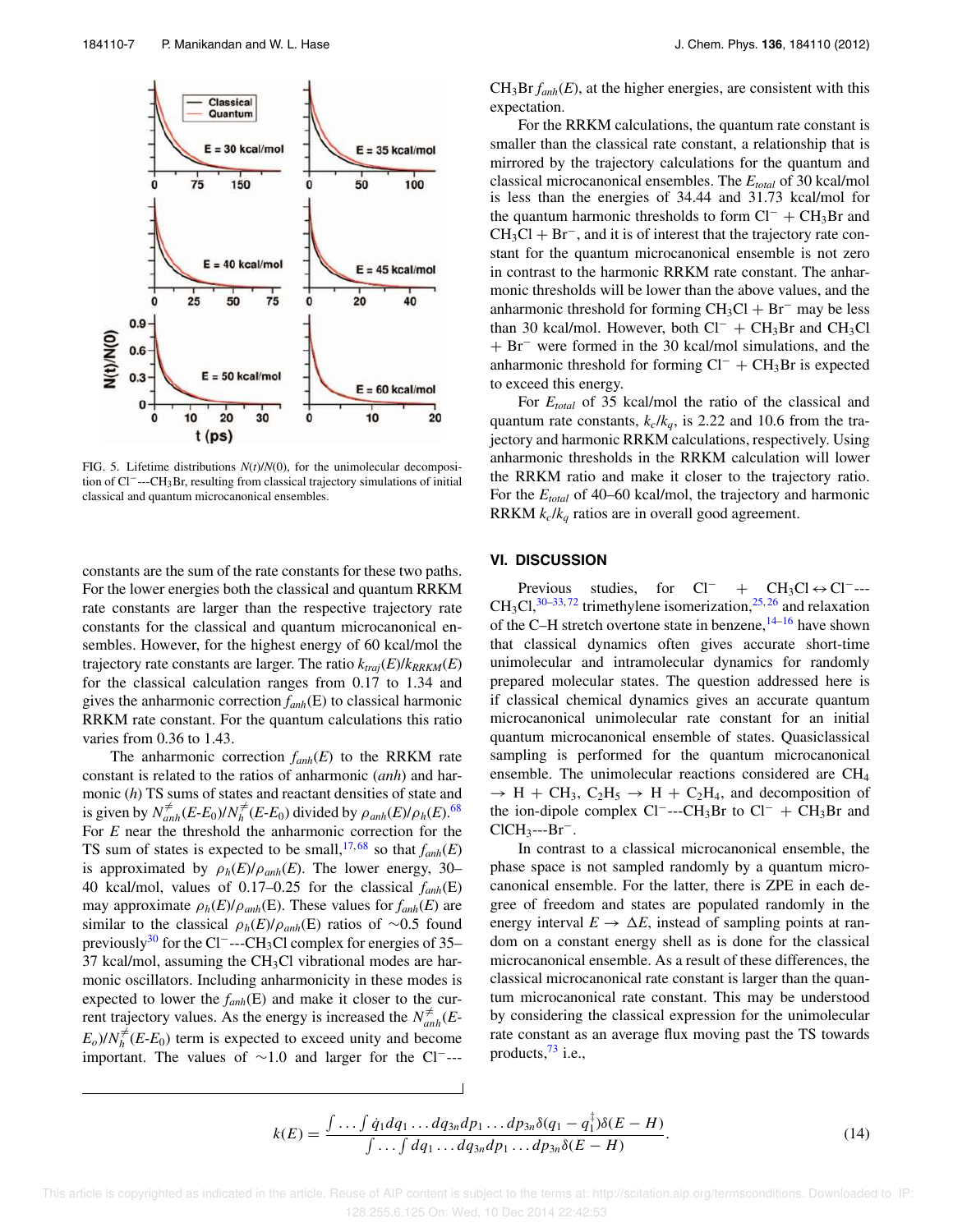Without the constraint of having ZPE in the modes orthogonal to the reaction coordinate, the average value of the reaction coordinate velocity (momentum) will be larger for the classical microcanonical ensemble than for the quantum microcanonical ensemble.

A classical simulation of an initial microcanonical ensemble of states is expected to give an accurate quantum mechanical microcanonical rate constant if tunneling is unimportant and if the initial classical dynamics is vibrationally adiabatic. With the latter, the trajectories will retain ZPE in the modes orthogonal to the reaction coordinate motion as the trajectories cross the TS to form products. This is the nature of the dynamics Heller<sup>74,75</sup> had in mind for his frozen gaussians, i.e., short-time vibrationally adiabatic dynamics. The vibrationally adiabatic dynamics is not only required for the  $TS<sub>1</sub>$ <sup>76</sup> but also for the excited molecule as it approaches the TS. However, if instead there is extensive coupling between the vibrational modes, leading to rapid IVR and chaotic dynamics, ZPEs will not be conserved in accessing the TS and the classical chemical dynamics rate constant for the initial quantum microcanonical ensemble is expected to be the classical microcanonical rate constant.

Different unimolecular dynamics are found for the classical trajectory simulations of the initial quantum microcanonical ensembles for CH<sub>4</sub>, C<sub>2</sub>H<sub>5</sub> and Cl<sup>−</sup>---CH<sub>3</sub>Br. For CH<sub>4</sub> dissociation, the classical simulation of the quantum microcanonical ensemble gives a rate constant identical to that found for the classical microcanonical ensemble. The quantum microcanonical ensemble decays in accord with ergodic dynamics and the prediction of classical RRKM theory. The results for  $C_2H_5$  dissociation are mixed. As shown in Figure 4, for the lower energies of 80, 90, and 100 kcal/mol the classical simulation of the quantum microcanonical ensemble gives a rate constant smaller than that obtained from the classical microcanonical ensemble, the result expected by RRKM theory. However, as given in Table  $II$ , the initial rate constant for the quantum microcanonical ensemble is decidedly greater than that of quantum harmonic RRKM theory. It is doubtful that these differences can be explained by anharmonic effects. Thus, at these lower energies the classical simulation of the quantum microcanonical ensemble recovers some but not all of the dynamics predicted by quantum RRKM theory. For the higher energies of 120 and 150 kcal/mol, the classical simulations of the quantum microcanonical ensembles give unimolecular dynamics in accord with the ergodic and RRKM dynamics found for the classical microcanonical ensembles.

For the above two chemical systems, the classical dynamics is ergodic and in accord with the predictions of classical RRKM theory. In contrast, for  $Cl^-$ --- $CH_3Br$  decomposition the classical unimolecular dynamics is intrinsically non-RRKM (Figure 5) and the classical simulation of a quantum microcanonical ensemble for Cl<sup>−</sup>---CH<sub>3</sub>Br decomposition gives a rate constant which mimics the prediction of RRKM theory (Table IV). At  $E_{total} = 35$  kcal/mol the trajectory rate constant for the quantum mechanical ensemble is approximately a factor of two too large as expected from an anharmonic correction (i.e.,  $k_q$ (*harmonic*)/ $k_q$ (*anharmonic*) is expected to be  $\sim$ 0.5 for the lower energies).<sup>30</sup> However, this correction does not include an anharmonic correction to the ZPE barriers for Cl<sup>−</sup>---CH3Br decomposition, and this correction will increase the harmonic RRKM rate constant and possibly bring it into agreement with the trajectory quantum value. The lowest *Etotal* of 30 kcal/mol is expected to be less than the anharmonic barrier for Cl<sup>−</sup>---CH3Br decomposition to Cl<sup>−</sup> + CH3Br. Thus, this decomposition pathway observed in the classical simulation of the quantum microcanonical ensemble for this energy is in apparent disagreement with quantum RRKM theory. However, for the remaining energies of 35–60 kcal/mol, the classical simulations of the quantum microcanonical ensembles give rate constants in good agreement with the quantum RRKM values.

It should be noted that, though classical simulations of the quantum microcanonical ensembles for  $CH_4$  and  $C_2H_5$  do not give rate constants in agreement with quantum RRKM theory and presumably experiment, it is possible that classical simulations may give accurate short-time IVR and unimolecular rates for highly non-random initial states for these molecules. This is a topic of interest for future investigations.

In contrast to the intrinsic RRKM dynamics found here for  $C_2H_5$  dissociation using UHF/4-31G direct dynamics, other direct dynamics simulations of the intramolecular and unimolecular dynamics of  $C_2H_5$  (Refs. 77 and 78) suggest that a fraction of the  $C_2H_5$  phase space consists of vague tori<sup>20</sup> and quasiperiodic<sup>28</sup> trajectories. The extent of this non-RRKM behavior depends on the level of electronic structure used for the direct dynamics.<sup>77</sup> A 5 eV excitation energy was investigated and it was found that ∼78% of a microcanonical ensemble of trajectories dissociates to  $H + C_2H_4$  with a single exponential and a rate constant consistent with RRKM theory.<sup>77</sup> However, the remaining long-lived trajectories have motions consistent with vague tori and quasiperiodicity and a low degree of ergodicity.<sup>78</sup> These dynamics indicate that  $C<sub>2</sub>H<sub>5</sub>$  dissociation is intrinsically non-RRKM at high energies. It is suggested<sup>77</sup> that these long-lived trajectories are prepared when  $C_2H_5$  is photoexcited<sup>79,80</sup> and explain observed dissociation lifetimes which are several orders of magnitude longer than those expected from RRKM theory. Such trajectories are not present in the UHF/4-31G direct dynamics reported here. The possible sensitivity of intramolecular dynamics, and intrinsic RRKM and non-RRKM behavior, on the electronic structure theory method used for the direct dynamics simulation is quite intriguing. It is an important topic for future intramolecular and unimolecular studies of  $C_2H_5$  and other molecules.

Finally, for future work it is of interest to sample the normal mode momenta **P** and coordinates **Q**, for the quantum microcanonical ensemble, in accord with their quantum distributions.  $81$  This sampling may be performed at a constant energy, as recently described for sampling the Wigner distribution for a molecule's ZPE level. $82$  For the quasiclassical sampling performed here, for state **n**, a fixed number of quanta *n<sup>i</sup>* are added to the *i*-th normal mode and the classical phase's for the modes are chosen randomly. By sampling the **P** and **Q** quantum distributions for a specific state **n** of the molecule, there will not be a fixed  $n_i$  for the *i*-th mode and, instead, the average energy in the mode will equal that for level  $n_i$ <sup>82</sup> It would also be of interest to sample the Husimi distribution $83$  for the quantum microcanonical ensemble.